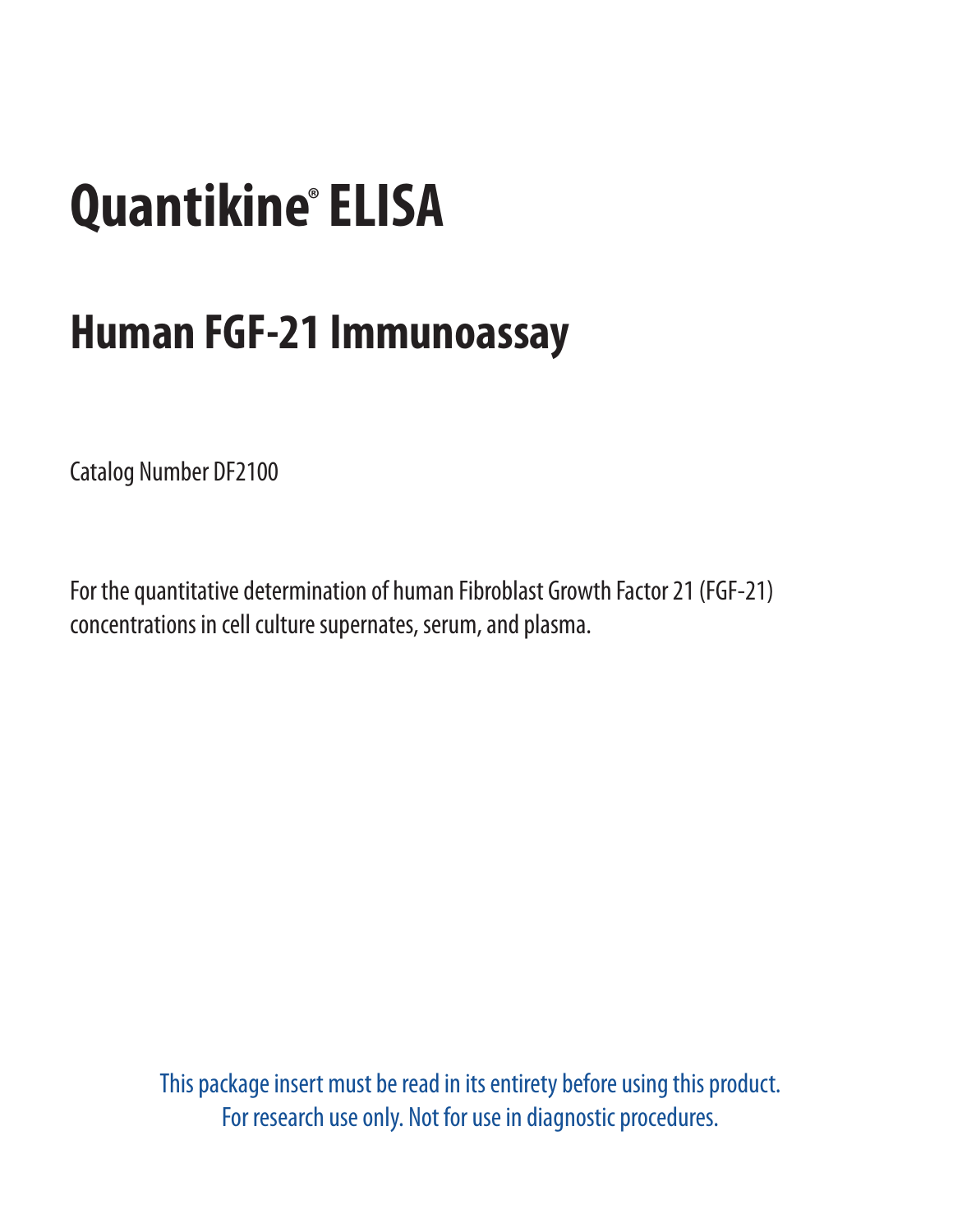#### **TABLE OF CONTENTS**

#### **SECTION**

#### **PAGE**

| <b>ASSAY PROCEDURE</b> |
|------------------------|
|                        |
|                        |
|                        |
|                        |
|                        |
|                        |
|                        |
|                        |
|                        |
|                        |
|                        |
|                        |

#### **MANUFACTURED AND DISTRIBUTED BY:**

#### USA & Canada | R&D Systems, Inc.

614 McKinley Place NE, Minneapolis, MN 55413, USA TEL: (800) 343-7475 (612) 379-2956 FAX: (612) 656-4400 E-MAIL: info@RnDSystems.com

#### **DISTRIBUTED BY:**

#### UK & Europe | R&D Systems Europe, Ltd.

19 Barton Lane, Abingdon Science Park, Abingdon OX14 3NB, UK TEL: +44 (0)1235 529449 FAX: +44 (0)1235 533420 E-MAIL: info@RnDSystems.co.uk

#### China | R&D Systems China Co., Ltd.

24A1 Hua Min Empire Plaza, 726 West Yan An Road, Shanghai PRC 200050 TEL: +86 (21) 52380373 FAX: +86 (21) 52371001 E-MAIL: info@RnDSystemsChina.com.cn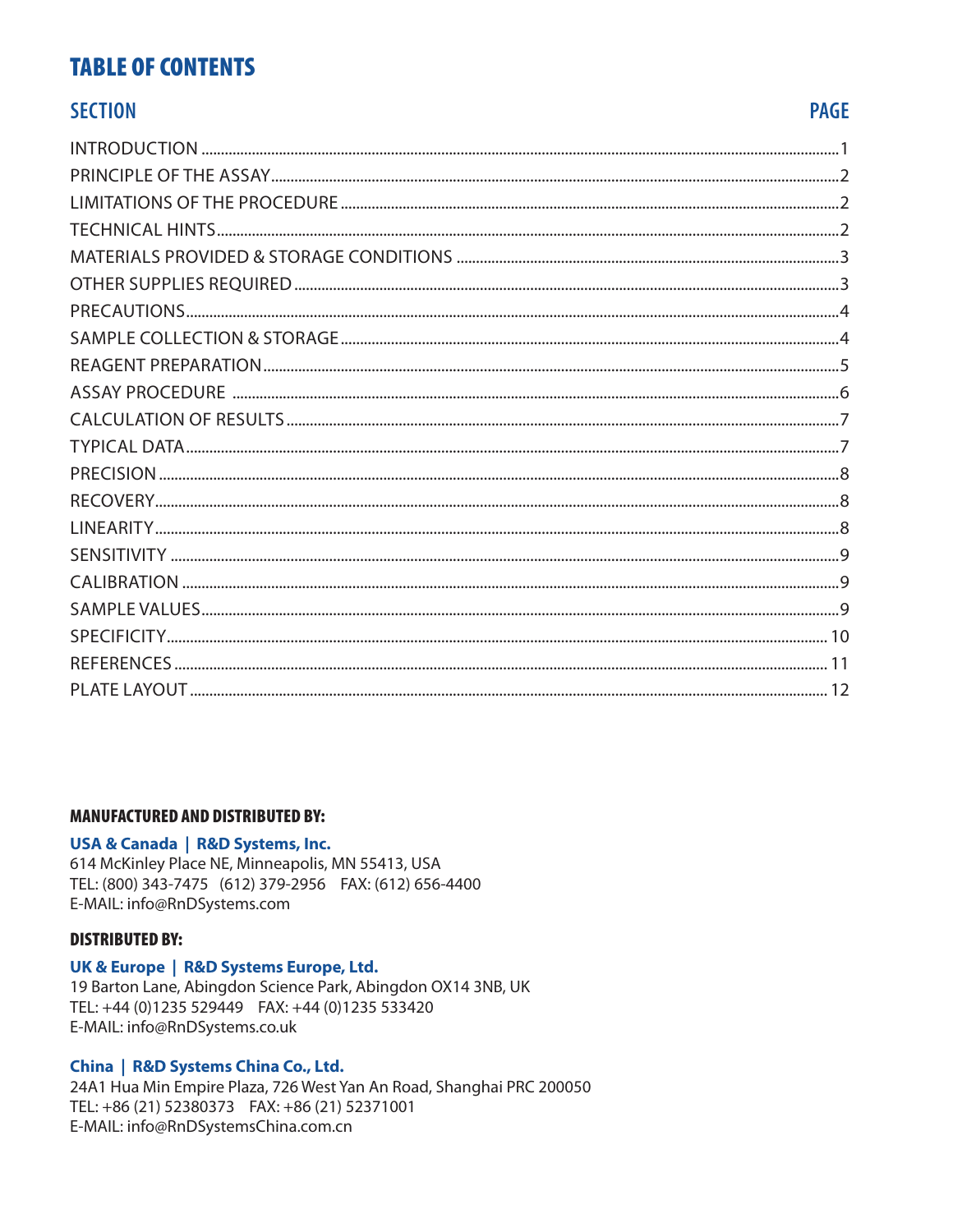#### INTRODUCTION

Fibroblast growth factor 21 (FGF-21) is a member of the FGF gene family, which contains 22 mammalian members. Based on its structure, it is further classified as a member of the FGF-19 subfamily, which also includes FGF-19 and FGF-23 (1-4). FGF family members contain a 120 amino acid (aa) core FGF domain that exhibits a β-trefoil structure. FGF-19 subfamily members, unlike other FGFs, lack one strand of the β-trefoil and bind poorly to extracellular matrix molecules such as heparin (3). They are consequently more diffusible than other FGFs and are considered endocrine rather than paracrine (1-4). All three subfamily members impact some aspect of metabolism; all three are induced by a nuclear receptor heterodimer that includes RXR (retinoid X receptor), and all three bind FGF receptors (FGF R) indirectly through co-receptors of the klotho family (5-9). FGF-21 binds to β-Klotho via its C-terminal sequence. This binding, along with amino acids at the N-terminus, is required for signaling through FGF R (7, 8). FGF-21 is selective for FGF R1 isoform 1c, with varying reports of using isoforms 2c or 3c (10-12). Presence of the required klotho and FGF R family members determines tissue specificity of FGF-19 subfamily members, and thus concentrates FGF-21 activity within adipose tissue (3, 9-11). Mature human FGF-21 shares 81% aa sequence identity with mouse and rat FGF-21.

FGF-21 is produced by hepatocytes in response to free fatty acid (FFA) stimulation of a PPARα/RXR dimeric complex (4, 13-15). This situation occurs during starvation, diabetic ketosis, or following the ingestion of a high-fat/low-carbohydrate or ketogenic diet (5, 14-16). Upon FGF-21 secretion, white adipose tissue is induced to release FFAs from triglyceride stores. Once FFAs reach the hepatocytes, they are oxidized and reduced to acetyl-CoA (16). The acetyl-CoA is recombined into 4-carbon ketone bodies (acetoacetate and β-hydroxybutyrate), released, and transported to peripheral tissues for energy generation (5, 15, 16).

FGF-21 production is also induced upon differentiation of human or mouse fibroblasts to adipocytes (17, 18). In adipose tissue, FGF-21 induces glucose uptake by signaling in synergy with PPARγ to increase production of the glucose transporter, GLUT1 (10, 12, 19). FGF-21 production follows a circadian pattern in mice (20). It diffuses across the blood-brain barrier and this may facilitate induction of a state of torpor, or decreased activity, in response to increased FGF-21 (16, 21). These characteristics appear to induce a hibernation-like state during fasting and short days in winter (22). In diet-induced obese mice and mouse models of diabetes such as db/db and ob/ob, administration or transgenic overexpression of FGF-21 restores circulating glucose and triglyceride values to near normal and increases insulin sensitivity (5, 6, 14, 23, 24). In some of these states and in human obesity and type II diabetes, FGF-21 is already elevated prior to treatment, suggesting that resistance to FGF-21 is possible (17, 25, 26). Although FGF-21 administration corrects obesity in mice, it is unclear whether the same benefit would be seen in humans (2, 3, 17, 26-28).

The Quantikine® Human FGF-21 Immunoassay is a 4.5 hour solid-phase ELISA designed to measure human FGF-21 in cell culture supernates, serum, and plasma. It contains *E. coli*-expressed recombinant human FGF-21 and has been shown to accurately quantitate the recombinant factor. Results obtained using natural human FGF-21 showed linear curves that were parallel to the standard curves obtained using the Quantikine® kit standards. These results indicate that this kit can be used to determine relative mass values for natural human FGF-21.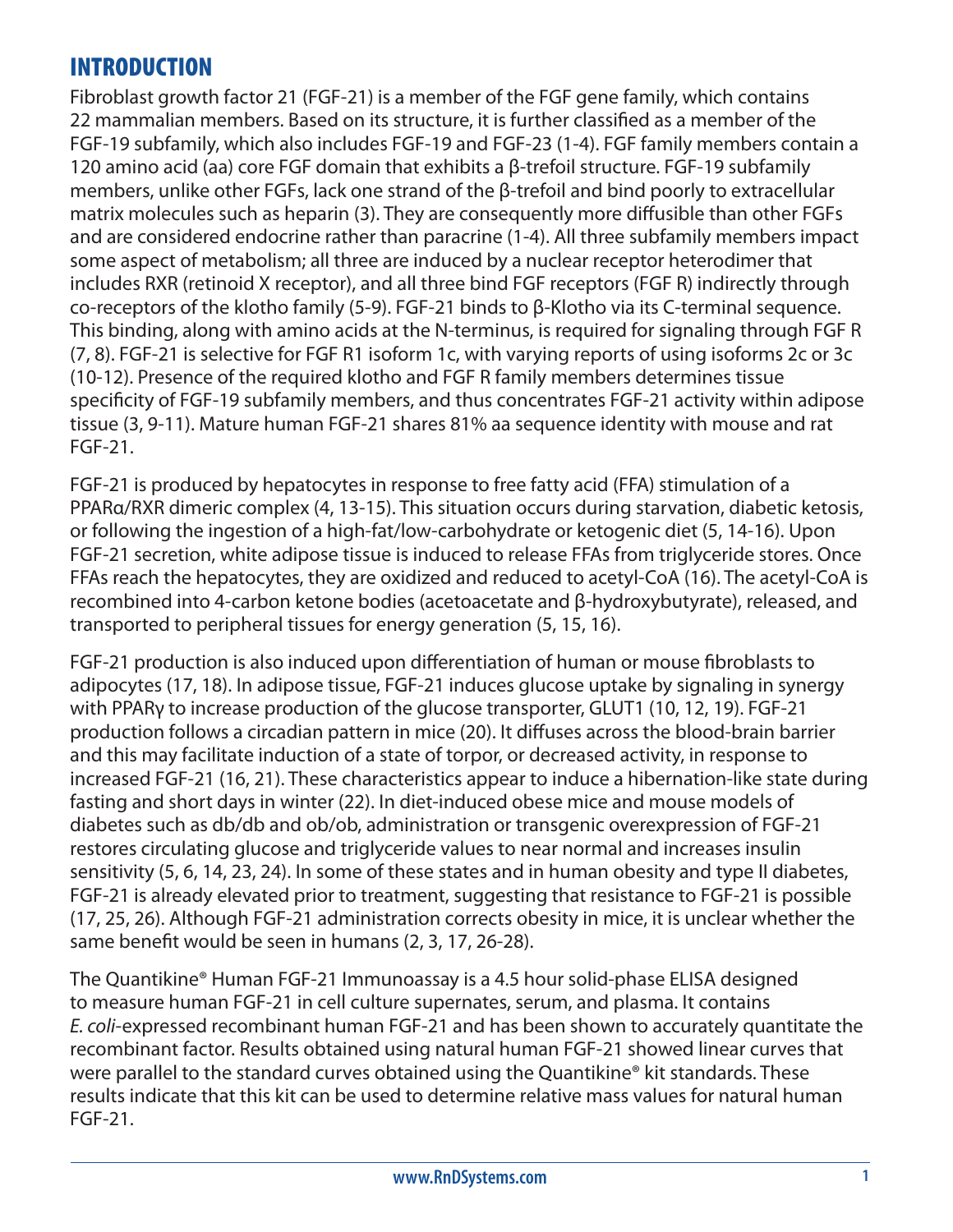#### PRINCIPLE OF THE ASSAY

This assay employs the quantitative sandwich enzyme immunoassay technique. A monoclonal antibody specific for human FGF-21 has been pre-coated onto a microplate. Standards and samples are pipetted into the wells and any FGF-21 present is bound by the immobilized antibody. After washing away any unbound substances, an enzyme-linked polyclonal antibody specific for human FGF-21 is added to the wells. Following a wash to remove any unbound antibody-enzyme reagent, a substrate solution is added to the wells and color develops in proportion to the amount of FGF-21 bound in the initial step. The color development is stopped and the intensity of the color is measured.

## LIMITATIONS OF THE PROCEDURE

- FOR RESEARCH USE ONLY. NOT FOR USE IN DIAGNOSTIC PROCEDURES.
- The kit should not be used beyond the expiration date on the kit label.
- Do not mix or substitute reagents with those from other lots or sources.
- If samples generate values higher than the highest standard, dilute the samples with calibrator diluent and repeat the assay.
- Any variation in standard diluent, operator, pipetting technique, washing technique, incubation time or temperature, and kit age can cause variation in binding.
- Variations in sample collection, processing, and storage may cause sample value differences.
- This assay is designed to eliminate interference by other factors present in biological samples. Until all factors have been tested in the Quantikine® Immunoassay, the possibility of interference cannot be excluded.

## TECHNICAL HINTS

- When mixing or reconstituting protein solutions, always avoid foaming.
- To avoid cross-contamination, change pipette tips between additions of each standard level, between sample additions, and between reagent additions. Also, use separate reservoirs for each reagent.
- To ensure accurate results, proper adhesion of plate sealers during incubation steps is necessary.
- When using an automated plate washer, adding a 30 second soak period following the addition of Wash Buffer, and/or rotating the plate 180 degrees between wash steps may improve assay precision.
- Substrate Solution should remain colorless until added to the plate. Keep Substrate Solution protected from light. Substrate Solution should change from colorless to gradations of blue.
- Stop Solution should be added to the plate in the same order as the Substrate Solution. The color developed in the wells will turn from blue to yellow upon addition of the Stop Solution. Wells that are green in color indicate that the Stop Solution has not mixed thoroughly with the Substrate Solution.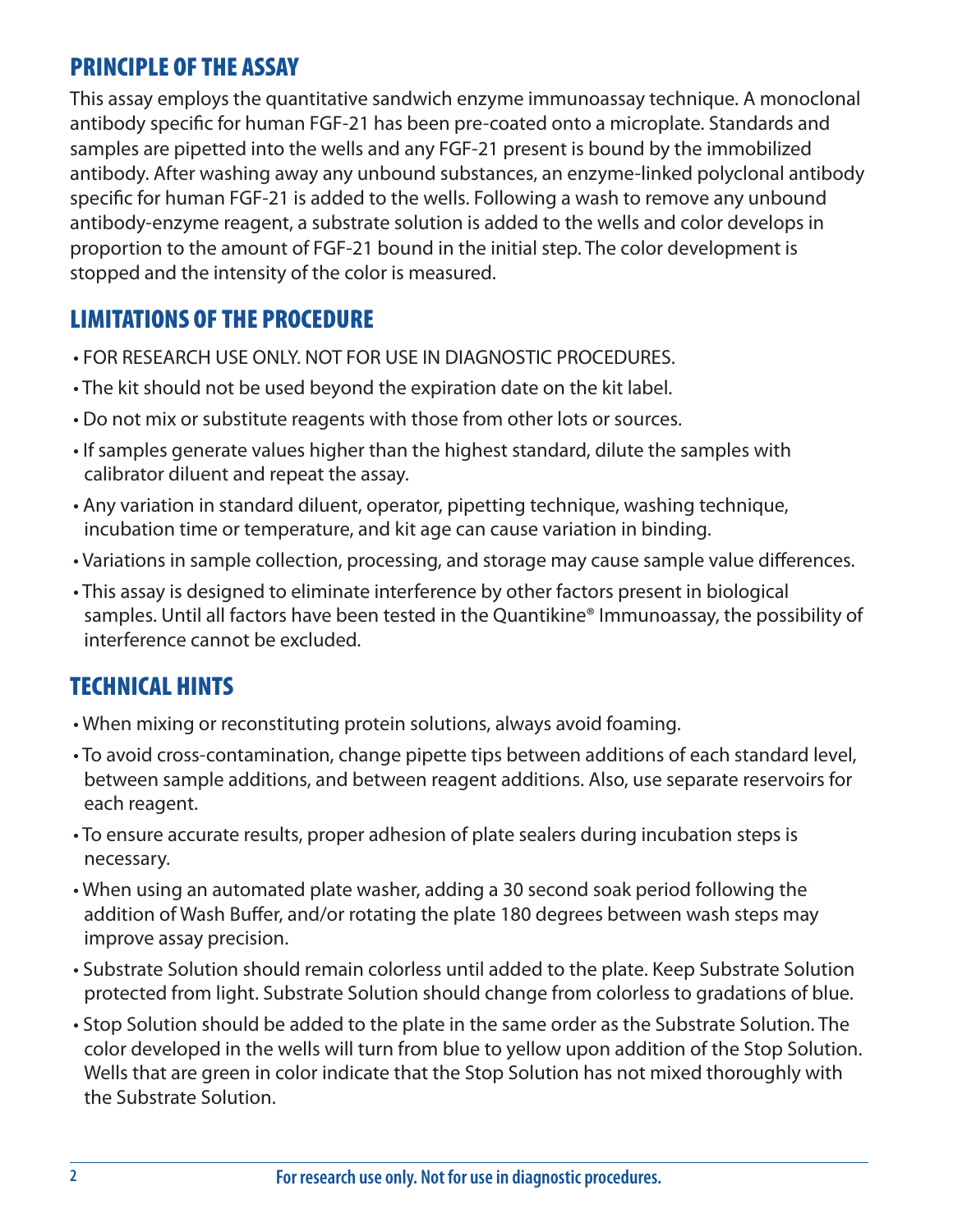## MATERIALS PROVIDED & STORAGE CONDITIONS

| Store the unopened kit at 2-8 °C. Do not use past kit expiration date. |  |  |
|------------------------------------------------------------------------|--|--|
|------------------------------------------------------------------------|--|--|

| <b>PART</b>                                | PART#  | <b>DESCRIPTION</b>                                                                                                                                   | <b>STORAGE OF OPENED/</b><br><b>RECONSTITUTED MATERIAL</b>                                                                                                       |
|--------------------------------------------|--------|------------------------------------------------------------------------------------------------------------------------------------------------------|------------------------------------------------------------------------------------------------------------------------------------------------------------------|
| <b>Human FGF-21</b><br><b>Microplate</b>   | 893425 | 96 well polystyrene microplate (12 strips of<br>8 wells) coated with a monoclonal antibody<br>specific for human FGF-21.                             | Return unused wells to the foil pouch containing<br>the desiccant pack. Reseal along entire edge of the<br>zip-seal. May be stored for up to 1 month at 2-8 °C.* |
| <b>Human FGF-21</b><br>Conjugate           | 893426 | 21 mL of a polyclonal antibody specific for<br>human FGF-21 conjugated to horseradish<br>peroxidase with preservatives.                              |                                                                                                                                                                  |
| <b>Human FGF-21</b><br><b>Standard</b>     | 893427 | Recombinant human FGF-21 in a buffered<br>protein solution with preservatives;<br>lyophilized. Refer to the vial label for<br>reconstitution volume. |                                                                                                                                                                  |
| <b>Assay Diluent</b><br>RD <sub>15</sub>   | 895137 | 11 mL of a buffered protein base with<br>preservatives.                                                                                              |                                                                                                                                                                  |
| <b>Calibrator Diluent</b><br><b>RD6-10</b> | 895468 | 21 mL of a concentrated buffered protein<br>base with preservatives. Use diluted 1:2 in<br>this assay.                                               | May be stored for up to 1 month at 2-8 °C.*                                                                                                                      |
| <b>Wash Buffer</b><br><b>Concentrate</b>   | 895003 | 21 mL of a 25-fold concentrated solution of<br>buffered surfactant with preservative.<br>May turn yellow over time.                                  |                                                                                                                                                                  |
| <b>Color Reagent A</b>                     | 895000 | 12 mL of stabilized hydrogen peroxide.                                                                                                               |                                                                                                                                                                  |
| <b>Color Reagent B</b>                     | 895001 | 12 mL of stabilized chromogen<br>(tetramethylbenzidine).                                                                                             |                                                                                                                                                                  |
| <b>Stop Solution</b>                       | 895032 | 6 mL of 2 N sulfuric acid.                                                                                                                           |                                                                                                                                                                  |
| <b>Plate Sealers</b>                       | N/A    | 4 adhesive strips.                                                                                                                                   |                                                                                                                                                                  |

\* Provided this is within the expiration date of the kit.

#### OTHER SUPPLIES REQUIRED

- Microplate reader capable of measuring absorbance at 450 nm, with the correction wavelength set at 540 nm or 570 nm.
- Pipettes and pipette tips.
- Deionized or distilled water.
- Squirt bottle, manifold dispenser, or automated microplate washer.
- 500 mL graduated cylinder.
- **Polypropylene** test tubes for dilution of standards.
- Human FGF-21 Controls (optional; R&D Systems®, Catalog # QC24).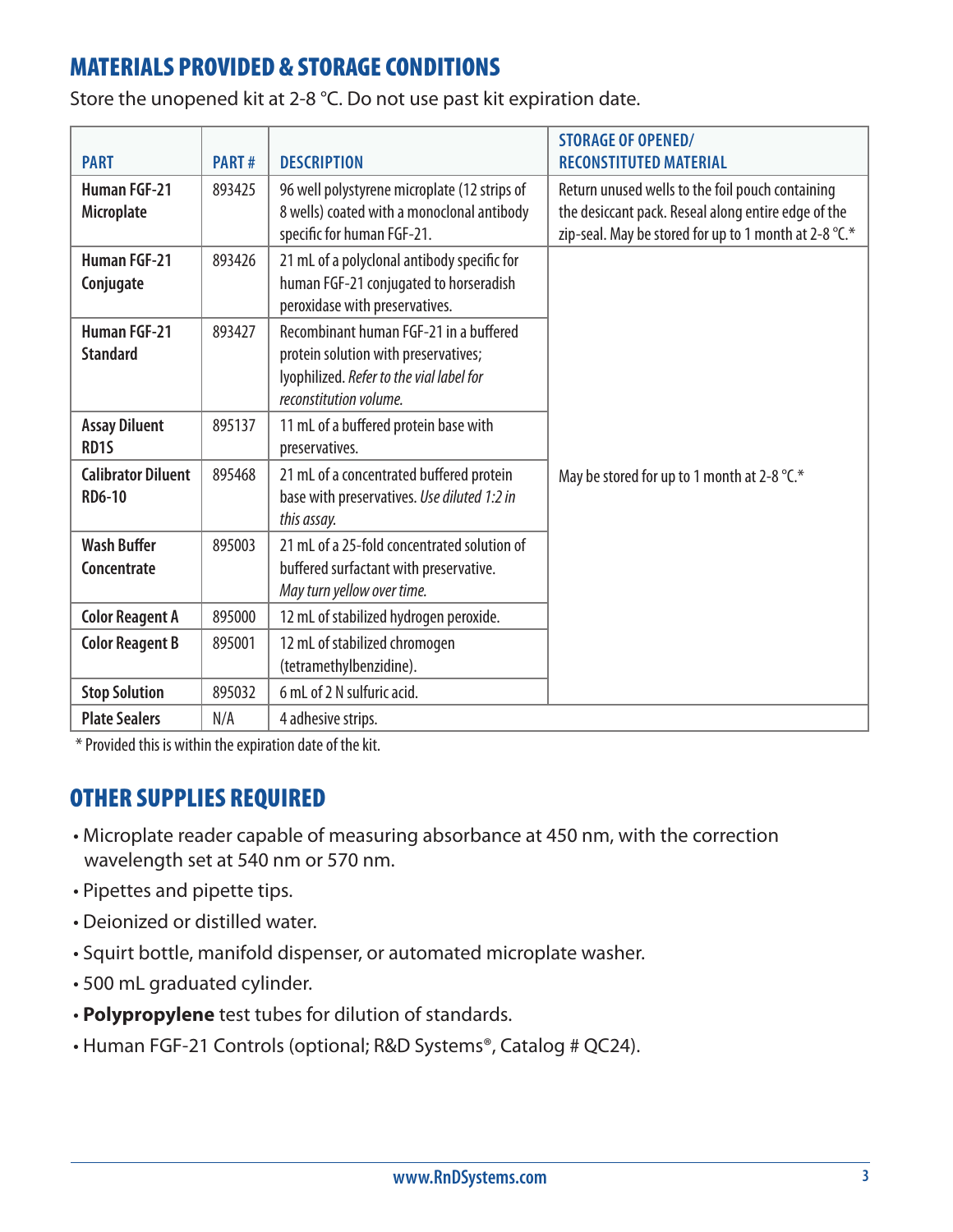#### PRECAUTIONS

Calibrator Diluent RD6-10 contains sodium azide, which may react with lead and copper plumbing to form explosive metallic azides. Flush with large volumes of water during disposal.

The Stop Solution provided with this kit is an acid solution.

Some components in this kit contain a preservative which may cause an allergic skin reaction. Avoid breathing mist.

Color Reagent B may cause skin, eye, and respiratory irritation. Avoid breathing fumes.

Wear protective gloves, clothing, eye, and face protection. Wash hands thoroughly after handling. Refer to the MSDS on our website prior to use.

#### SAMPLE COLLECTION & STORAGE

**The sample collection and storage conditions listed below are intended as general guidelines. Sample stability has not been evaluated.**

**Cell Culture Supernates** - Remove particulates by centrifugation and assay immediately or aliquot and store samples at  $\leq$  -20 °C. Avoid repeated freeze-thaw cycles.

**Serum** - Use a serum separator tube (SST) and allow samples to clot for 30 minutes at room temperature before centrifugation for 15 minutes at 1000 x g. Remove serum and assay immediately or aliquot and store samples at  $\leq$  -20 °C. Avoid repeated freeze-thaw cycles.

**Plasma** - Collect plasma using heparin or EDTA as an anticoagulant. Centrifuge for 15 minutes at 1000 x g within 30 minutes of collection. Assay immediately or aliquot and store samples at ≤ -20 °C. Avoid repeated freeze-thaw cycles.

**Note:** *Citrate plasma has not been validated for use in this assay.*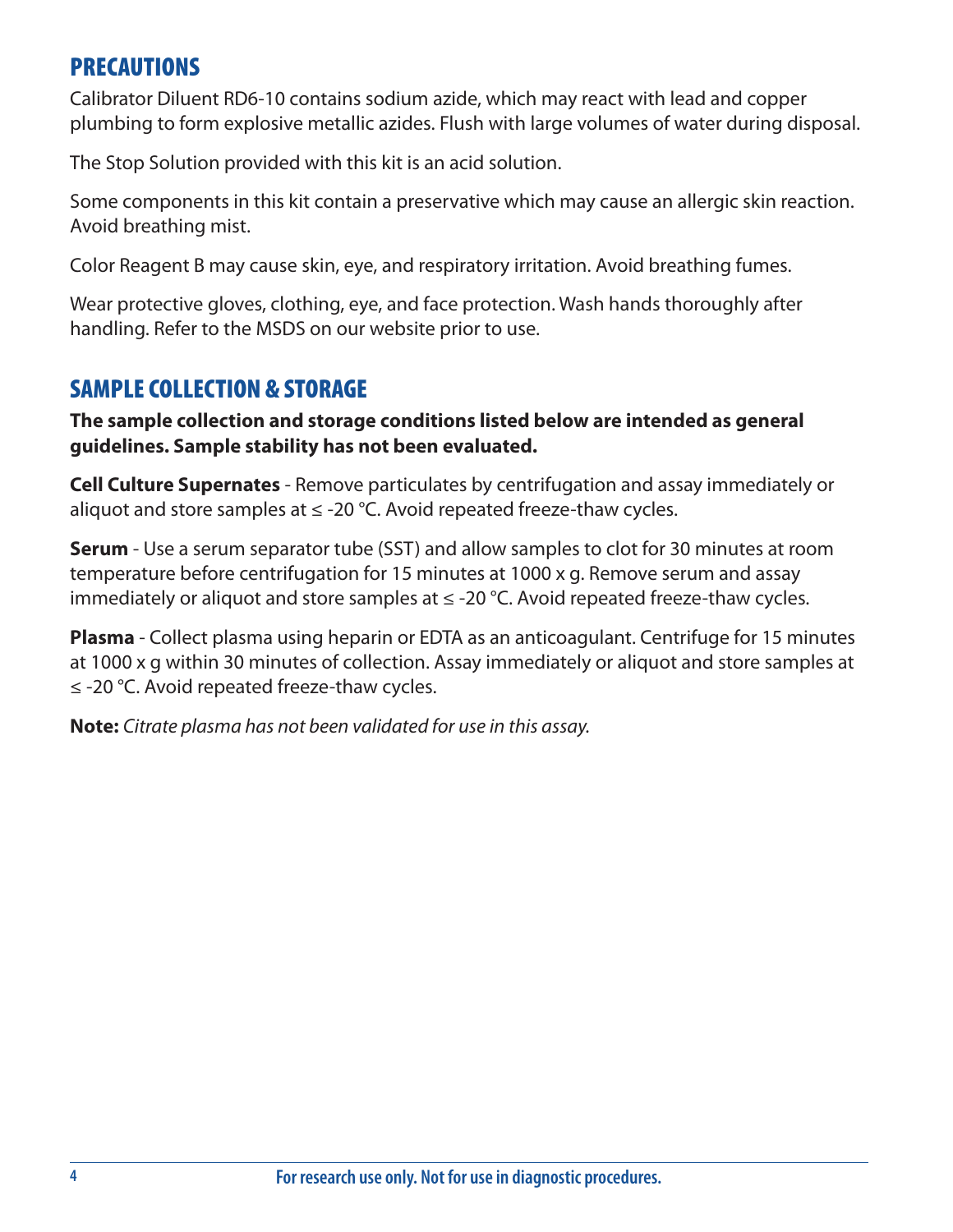#### REAGENT PREPARATION

#### **Bring all reagents to room temperature before use.**

**Wash Buffer** - If crystals have formed in the concentrate, warm to room temperature and mix gently until the crystals have completely dissolved. Add 20 mL of Wash Buffer Concentrate into deionized or distilled water to prepare 500 mL of Wash Buffer.

**Substrate Solution** - Color Reagents A and B should be mixed together in equal volumes within 15 minutes of use. Protect from light. 200 μL of the resultant mixture is required per well.

**Calibrator Diluent RD6-10 (diluted 1:2)** - Add 20 mL of Calibrator Diluent RD6-10 to 20 mL of deionized or distilled water to prepare 40 mL of Calibrator Diluent RD6-10 (diluted 1:2).

**Human FGF-21 Standard** - **Refer to the vial label for reconstitution volume.** Reconstitute the Human FGF-21 Standard with deionized or distilled water. This reconstitution produces a stock solution of 20,000 pg/mL. Mix the standard to ensure complete reconstitution and allow the standard to sit for a minimum of 15 minutes with gentle agitation prior to making dilutions.

**Use polypropylene tubes.** Pipette 900 μL of Calibrator Diluent RD6-10 (diluted 1:2) into the 2000 pg/mL tube. Pipette 500 μL into the remaining tubes. Use the stock solution to produce a dilution series (below). Mix each tube thoroughly before the next transfer. The 2000 pg/mL standard serves as the high standard. Calibrator Diluent RD6-10 (diluted 1:2) serves as the zero standard (0 pg/mL).

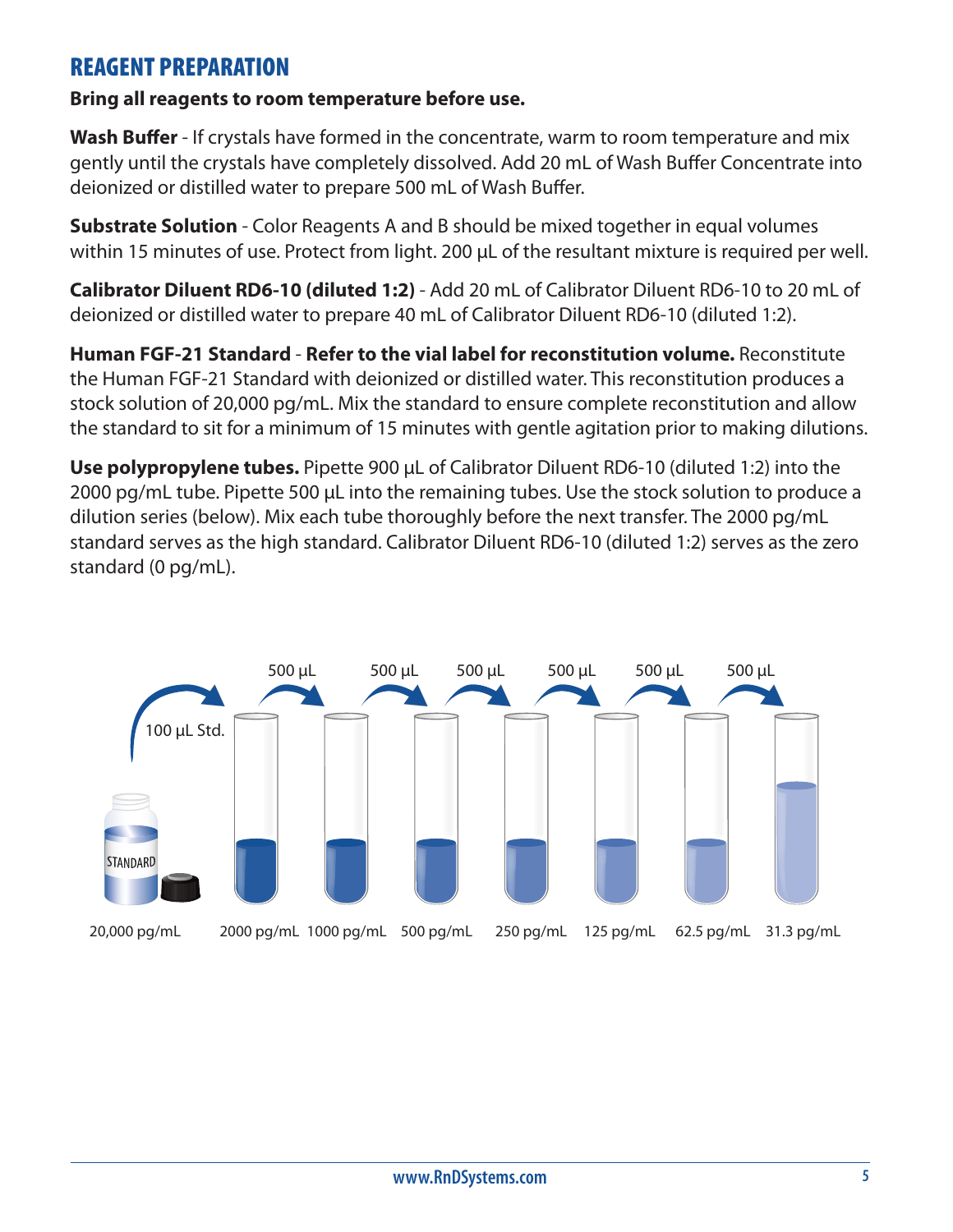#### ASSAY PROCEDURE

#### **Bring all reagents and samples to room temperature before use. It is recommended that all standards, samples, and controls be assayed in duplicate.**

- 1. Prepare all reagents, working standards, and samples as directed in the previous sections.
- 2. Remove excess microplate strips from the plate frame, return them to the foil pouch containing the desiccant pack, and reseal.
- 3. Add 100 μL of Assay Diluent RD1S to each well.
- 4. Add 50 μL of standard, control, or sample per well. Cover with the adhesive strip provided. Incubate for 2 hours at room temperature. A plate layout is provided to record standards and samples assayed.
- 5. Aspirate each well and wash, repeating the process three times for a total of four washes. Wash by filling each well with Wash Buffer (400 μL) using a squirt bottle, manifold dispenser, or autowasher. Complete removal of liquid at each step is essential to good performance. After the last wash, remove any remaining Wash Buffer by aspirating or decanting. Invert the plate and blot it against clean paper towels.
- 6. Add 200 μL of Human FGF-21 Conjugate to each well. Cover with a new adhesive strip. Incubate for 2 hours at room temperature.
- 7. Repeat the aspiration/wash as in step 5.
- 8. Add 200 μL of Substrate Solution to each well. Incubate for 30 minutes at room temperature. **Protect from light.**
- 9. Add 50 μL of Stop Solution to each well. The color in the wells should change from blue to yellow. If the color in the wells is green or the color change does not appear uniform, gently tap the plate to ensure thorough mixing.
- 10. Determine the optical density of each well within 30 minutes, using a microplate reader set to 450 nm. If wavelength correction is available, set to 540 nm or 570 nm. If wavelength correction is not available, subtract readings at 540 nm or 570 nm from the readings at 450 nm. This subtraction will correct for optical imperfections in the plate. Readings made directly at 450 nm without correction may be higher and less accurate.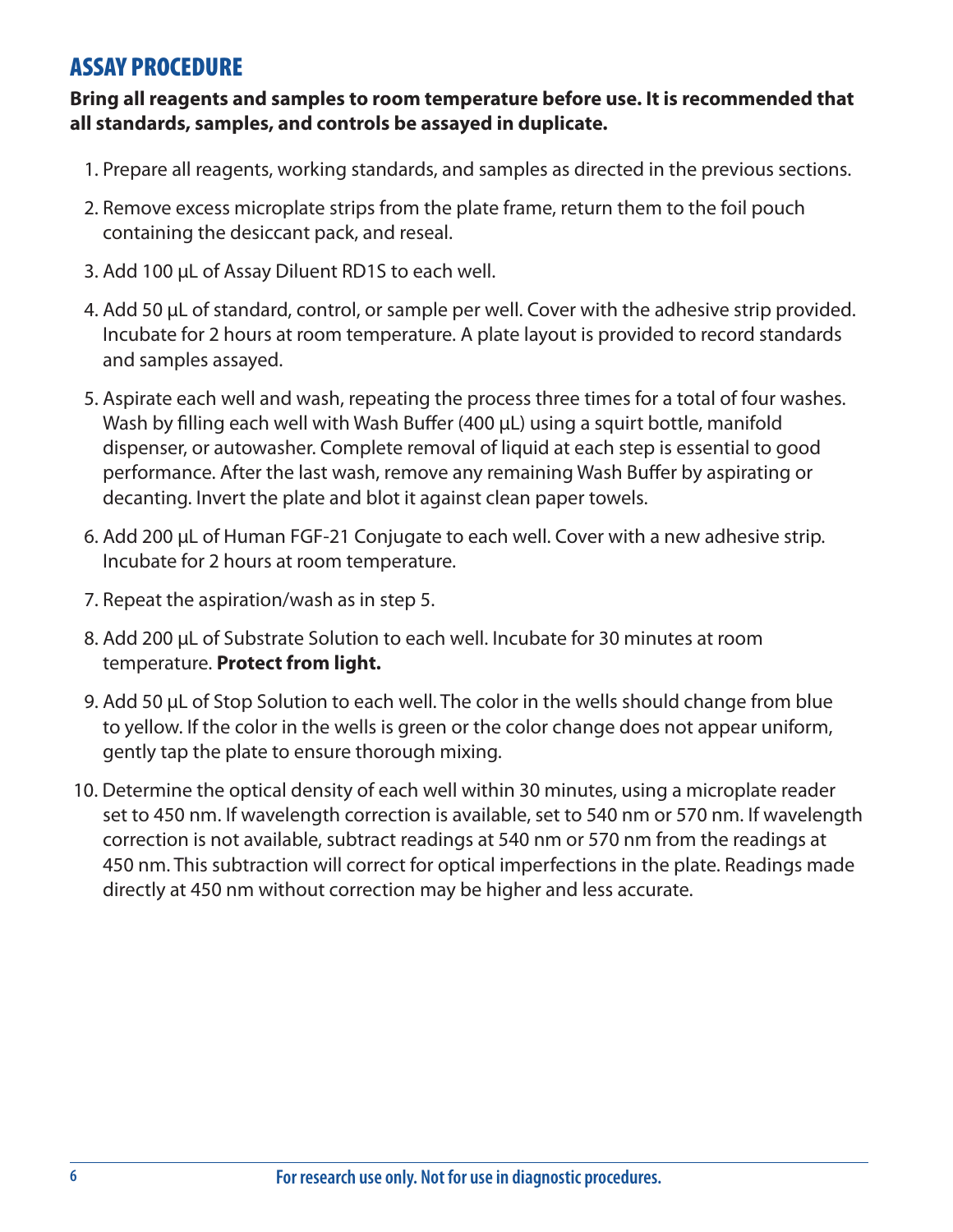#### CALCULATION OF RESULTS

Average the duplicate readings for each standard, control, and sample and subtract the average zero standard optical density (O.D.).

Create a standard curve by reducing the data using computer software capable of generating a log/log curve-fit. As an alternative, construct a standard curve by plotting the mean absorbance for each standard on the y-axis against the concentration on the x-axis and draw a best fit curve through the points on a log/log graph. The data may be linearized by plotting the log of the human FGF-21 concentrations versus the log of the O.D. on a linear scale, and the best fit line can be determined by regression analysis.

If the samples have been diluted, the concentration read from the standard curve must be multiplied by the dilution factor.

#### TYPICAL DATA

This standard curve is provided for demonstration only. A standard curve should be generated for each set of samples assayed.



| (pq/mL)      | 0.D.  | Average | <b>Corrected</b> |
|--------------|-------|---------|------------------|
| $\mathbf{0}$ | 0.034 | 0.034   |                  |
|              | 0.034 |         |                  |
| 31.3         | 0.072 | 0.073   | 0.039            |
|              | 0.074 |         |                  |
| 62.5         | 0.111 | 0.113   | 0.079            |
|              | 0.114 |         |                  |
| 125          | 0.198 | 0.199   | 0.165            |
|              | 0.200 |         |                  |
| 250          | 0.361 | 0.373   | 0.339            |
|              | 0.384 |         |                  |
| 500          | 0.708 | 0.718   | 0.684            |
|              | 0.728 |         |                  |
| 1000         | 1.368 | 1.389   | 1.355            |
|              | 1.409 |         |                  |
| 2000         | 2.549 | 2.572   | 2.538            |
|              | 2.594 |         |                  |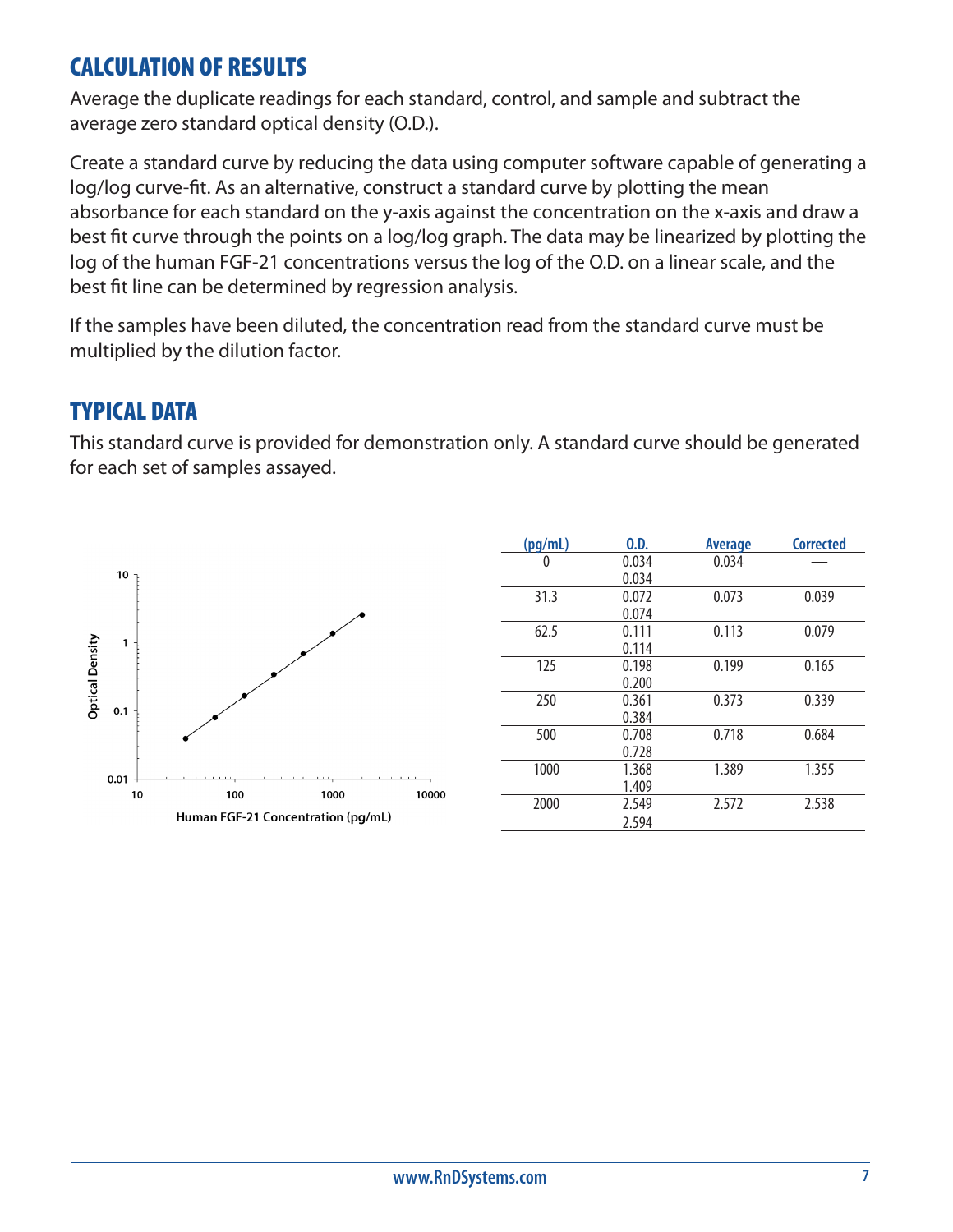#### PRECISION

**Intra-assay Precision** (Precision within an assay)

Three samples of known concentration were tested twenty times on one plate to assess intra-assay precision.

#### **Inter-assay Precision** (Precision between assays)

Three samples of known concentration were tested in forty separate assays to assess inter-assay precision. Assays were performed by at least three technicians using two lots of components.

|                           | <b>Intra-Assay Precision</b> |      |      |      | <b>Inter-Assay Precision</b> |      |
|---------------------------|------------------------------|------|------|------|------------------------------|------|
| Sample                    |                              |      |      |      |                              |      |
| n                         | 20                           | 20   | 20   | 40   | 40                           | 40   |
| Mean (pg/mL)              | 204                          | 672  | 1324 | 245  | 742                          | 1411 |
| <b>Standard deviation</b> | 8.0                          | 19.8 | 46.2 | 26.6 | 47.2                         | 73.9 |
| CV(%)                     | 3.9                          | 2.9  | 3.5  | 10.9 | 6.4                          | 5.2  |

#### **RECOVERY**

The recovery of human FGF-21 spiked to levels throughout the range of the assay in various matrices was evaluated.

| <b>Sample Type</b>         | <b>Average % Recovery</b> | Range   |
|----------------------------|---------------------------|---------|
| Cell culture media $(n=4)$ | 98                        | 93-108% |
| Serum $(n=4)$              | 105                       | 87-119% |
| Heparin plasma $(n=4)$     | 98                        | 83-111% |
| EDTA plasma $(n=4)$        | 103                       | 92-112% |

## **LINEARITY**

To assess the linearity of the assay, samples spiked with high concentrations of human FGF-21 were serially diluted with the calibrator diluent to produce samples with values within the dynamic range of the assay.

|      |                       | <b>Cell culture</b><br>media<br>$(n=4)$ | <b>Serum</b><br>$(n=4)$ | <b>EDTA</b><br>plasma<br>$(n=4)$ | <b>Heparin</b><br>plasma<br>$(n=4)$ |
|------|-----------------------|-----------------------------------------|-------------------------|----------------------------------|-------------------------------------|
| 1:2  | Average % of Expected | 105                                     | 101                     | 101                              | 102                                 |
|      | Range (%)             | 103-107                                 | $96 - 108$              | 99-103                           | 97-105                              |
|      | Average % of Expected | 105                                     | 98                      | 102                              | 104                                 |
| 1:4  | Range (%)             | 102-107                                 | $96 - 103$              | 98-104                           | 99-110                              |
|      | Average % of Expected | 101                                     | 98                      | 100                              | 101                                 |
| 1:8  | Range (%)             | 99-103                                  | 94-102                  | 98-101                           | 97-104                              |
|      | Average % of Expected | 95                                      | 90                      | 93                               | 101                                 |
| 1:16 | Range (%)             | 91-104                                  | 86-94                   | 90-97                            | 99-105                              |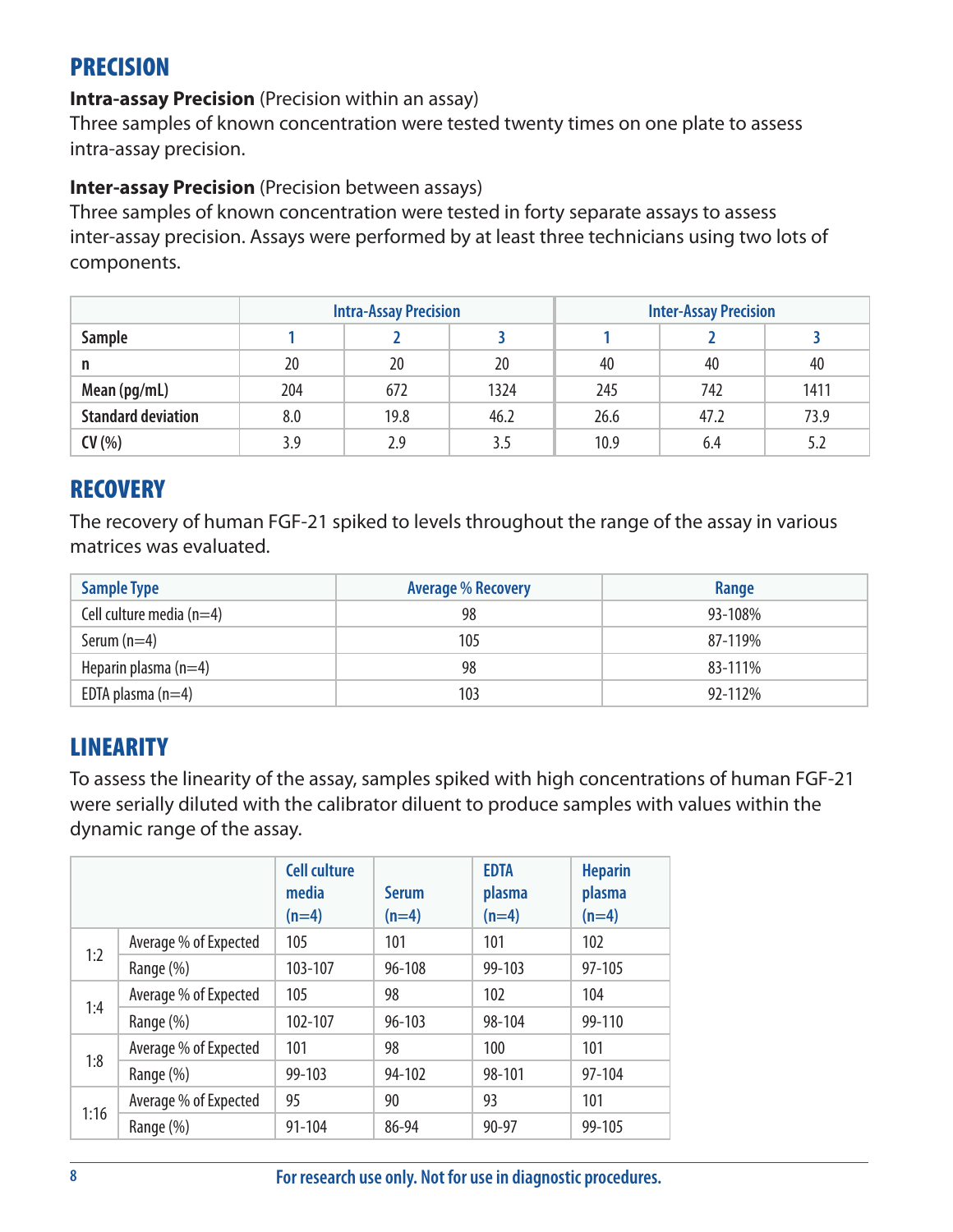#### SENSITIVITY

Fifty-five assays were evaluated and the minimum detectable dose (MDD) of human FGF-21 ranged from 1.61-8.69 pg/mL. The mean MDD was 4.67 pg/mL.

The MDD was determined by adding two standard deviations to the mean O.D. value of twenty zero standard replicates and calculating the corresponding concentration.

## **CALIBRATION**

This immunoassay is calibrated against a highly purified *E. coli*-expressed recombinant human FGF-21 produced at R&D Systems®.

#### SAMPLE VALUES

**Serum/Plasma** - Samples from apparently healthy volunteers were evaluated for the presence of human FGF-21 in this assay. No medical histories were available for the donors used in this study.

| <b>Sample Type</b>      | <b>Mean of Detectable (pg/mL)</b><br>% Detectable |     | Range (pg/mL) |
|-------------------------|---------------------------------------------------|-----|---------------|
| Serum $(n=35)$          | 172                                               | -97 | ND-914        |
| EDTA plasma $(n=35)$    | 201                                               | -97 | ND-1155       |
| Heparin plasma $(n=35)$ | 186                                               | 97  | ND-1012       |

ND=Non-detectable

**Cell Culture Supernates** - Human peripheral blood leukocytes (PBLs) were cultured in DMEM supplemented with 5% fetal bovine serum, 5 μM β-mercaptoethanol, 2 mM L-glutamine, 100 U/mL penicillin, and 100 μg/mL streptomycin sulfate. Cells were cultured unstimulated or stimulated with 10 μg/mL PHA. Aliquots of the cell culture supernate were removed and assayed for human FGF-21. No detectable levels were observed.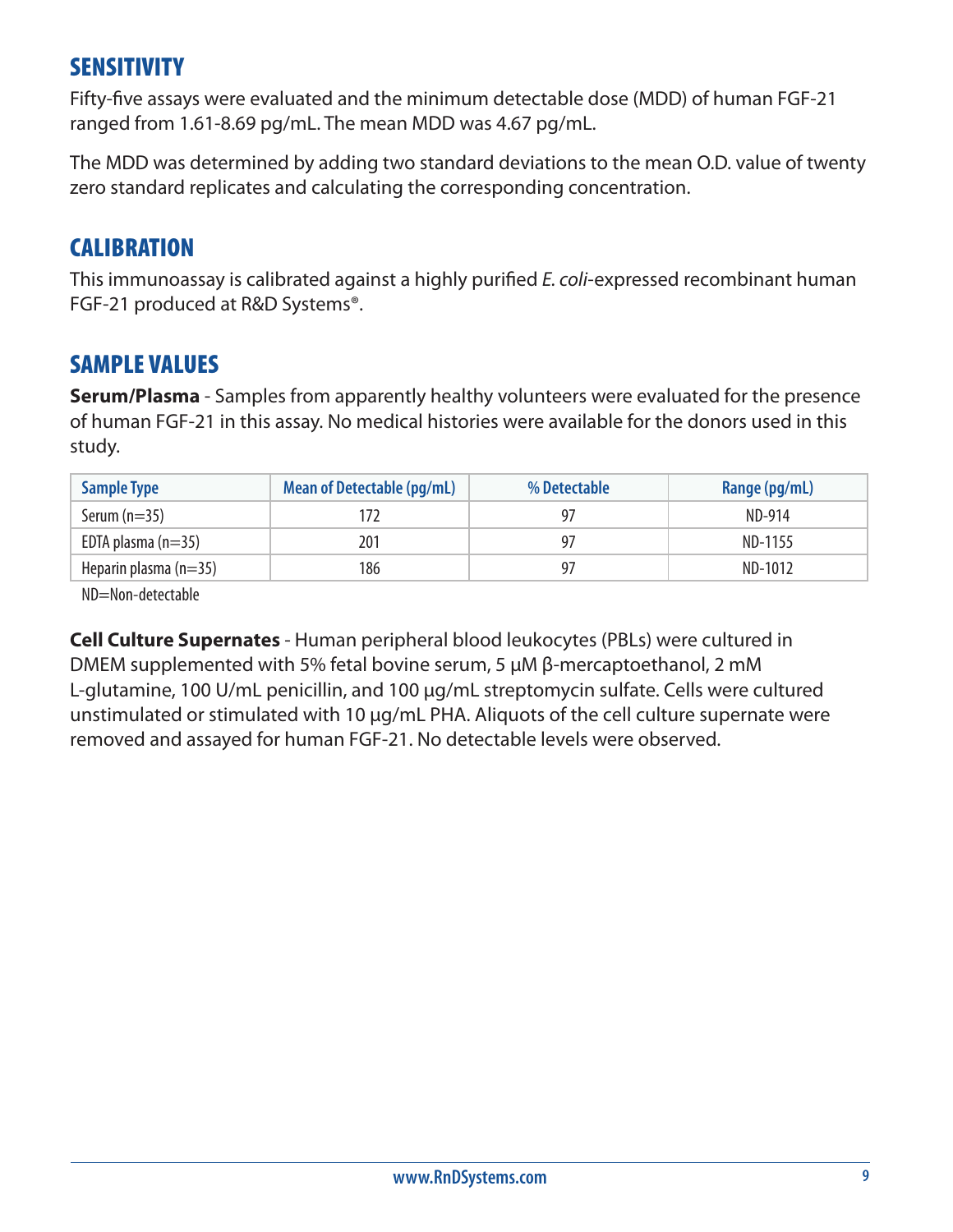#### **SPECIFICITY**

This assay recognizes natural and recombinant human FGF-21.

The factors listed below were prepared at 50 ng/mL in calibrator diluent and assayed for cross-reactivity. Preparations of the following factors at 50 ng/mL in a mid-range recombinant human FGF-21 control were assayed for interference. No significant cross-reactivity or interference was observed.

#### **Recombinant human:** β-ECGF EGF EGF (pro) EGF R EG-VEGF FGF-3 FGF-4 FGF-5 FGF-6 FGF-9 FGF-10 FGF-12 FGF-16 FGF-17 FGF-18 FGF-19 FGF-20 FGF-22 FGF-23 FGF acidic FGF basic FGF R1α FGF R2α FGF R2β FGF R3 FGF R4 Flt-3/Flk-2 Ligand Flt-4 G-CSF G-CSF R GM-CSF HB-EGF **HGF** HGF Activator HGF R HRG-α IGFBP-1 IGFBP-2 IGFBP-3 IGFBP-4 IGFBP-5 IGFBP-6 IGF-I IGF-I R IGF-II IGF-II R IGFBP-rp1 KGF/FGF-7 Klotho β-Klotho M-CSF M-CSF R MSP β MSP R NGF R β-NGF PD-ECGF PDGF-AA PDGF-AB PDGF-BB PDGF-CC PDGF-DD PDGF Rα PDGF Rβ PlGF PPARα VEGF121 VEGF162 VEGF165 VEGF-B167 VEGF-C (Cys156Ser) VEGF-C (wild type) VEGF-D VEGF/PlGF VEGF R1 VEGF R2 VEGF R3 **Recombinant mouse:** FGF-8b FGF-8c FGF-23 FGF basic FGF R2β FGF R3 Klotho **Recombinant rat:** FGF basic FGF-BP **Recombinant canine:** KGF/FGF-7 **Natural Proteins:** bovine FGF acidic bovine FGF basic human PDGF porcine PDGF

Recombinant mouse FGF-21 cross-reacts approximately 21% in this assay.

MSP

Flt-3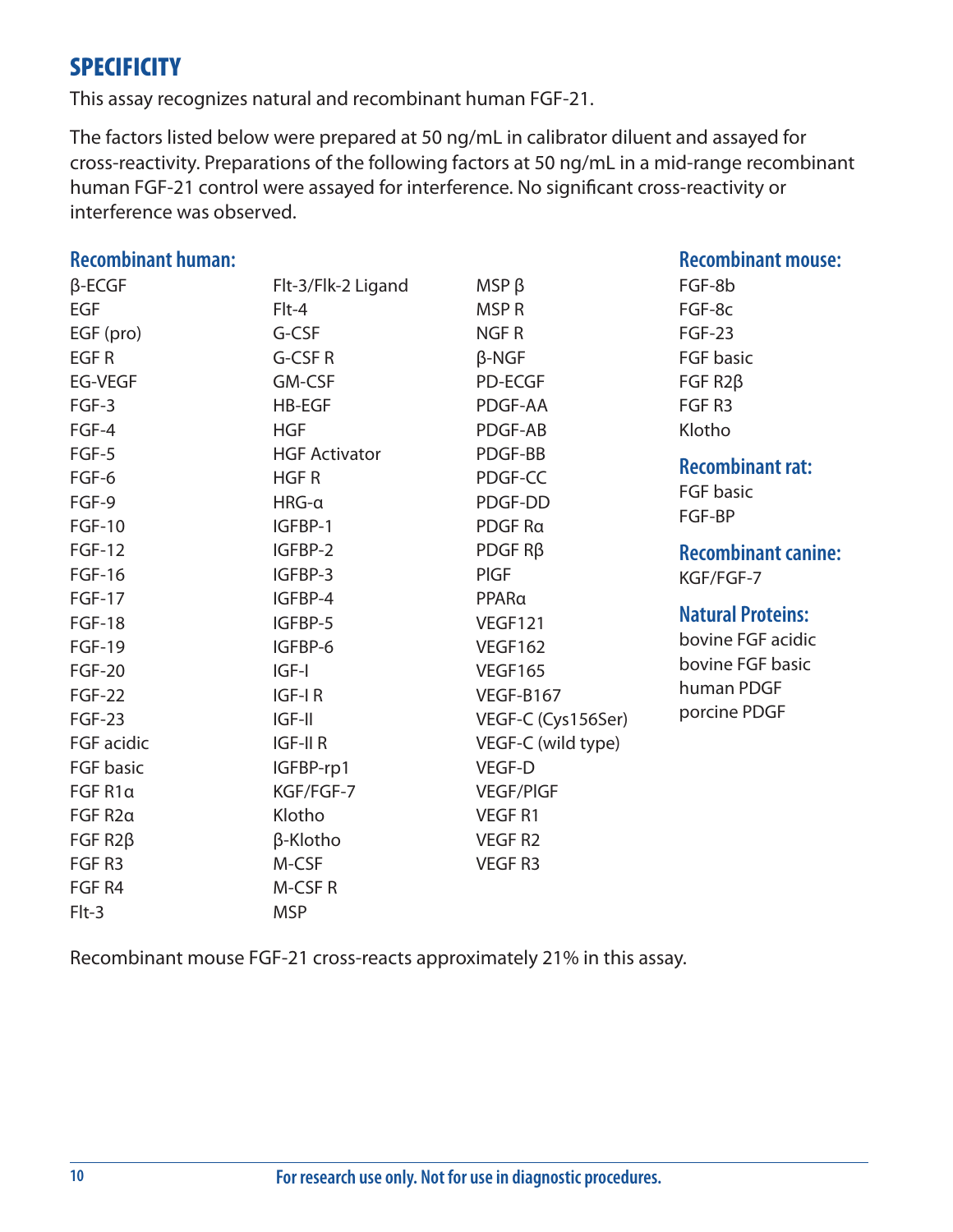#### REFERENCES

- 1. Itoh, N. and D.M. Ornitz (2004) Trends Genet. **20**:563.
- 2. Ryden, M. (2009) Cell. Mol. Life Sci. **66**:2067.
- 3. Goetz, R. *et al.* (2007) Mol. Cell. Biol. **27**:3417.
- 4. Nishimura, T. *et al.* (2000) Biochim. Biophys. Acta **1492**:203.
- 5. Moore, D.D. (2007) Science **316**:1436.
- 6. Kharitonenkov, A. *et al.* (2005) J. Clin. Invest. **115**:1627.
- 7. Yie, J. *et al.* (2009) FEBS Lett. **583**:19.
- 8. Micanovic, R. *et al.* (2009) J. Cell Physiol. **219**:227.
- 9. Kurosu, H. and M. Kuro-o (2009) Mol. Cell. Endocrinol. **299**:72.
- 10. Ogawa, Y. *et al.* (2007) Proc. Natl. Acad. Sci. USA **104**:7432.
- 11. Kurosu, H. *et al.* (2007) J. Biol. Chem. **282**:26687.
- 12. Suzuki, M. *et al.* (2008) Mol. Endocrinol. **22**:1006.
- 13. Mai, K. *et al.* (2009) Diabetes **58**:1532.
- 14. Lundasen, T. *et al.* (2007) Biochem. Biophys. Res. Commun. **360**:437.
- 15. Badman, M.K. *et al.* (2007) Cell Metab. **5**:426.
- 16. Inagaki, T. *et al.* (2007) Cell Metab. **5**:415.
- 17. Zhang, X. *et al.* (2008) Diabetes **57**:1246.
- 18. Wang, H. *et al.* (2008) Mol. Cell. Biol. **28**:188.
- 19. Moyers, J.S. *et al.* (2007) J. Cell. Physiol. **210**:1.
- 20. Oishi, K. *et al.* (2008) FEBS Lett. **582**:3639.
- 21. Hsuchou, H. *et al.* (2007) Peptides **28**:2382.
- 22. Ishida, N. (2009) PPAR Res. **2009**:412949.
- 23. Xu, J. *et al.* (2009) Diabetes **58**:250.
- 24. Berglund, E.D. *et al.* (2009) Endocrinology **150**:4084.
- 25. Chen, W.W. *et al.* (2008) Exp. Clin. Endocrinol. Diabetes **116**:65.
- 26. Li, L. *et al.* (2008) Diabetes Res. Clin. Pract. **82**:209.
- 27. Coskun, T. *et al.* (2008) Endocrinology **149**:6018.
- 28. Galman, C. *et al.* (2008) Cell Metab. **8**:169.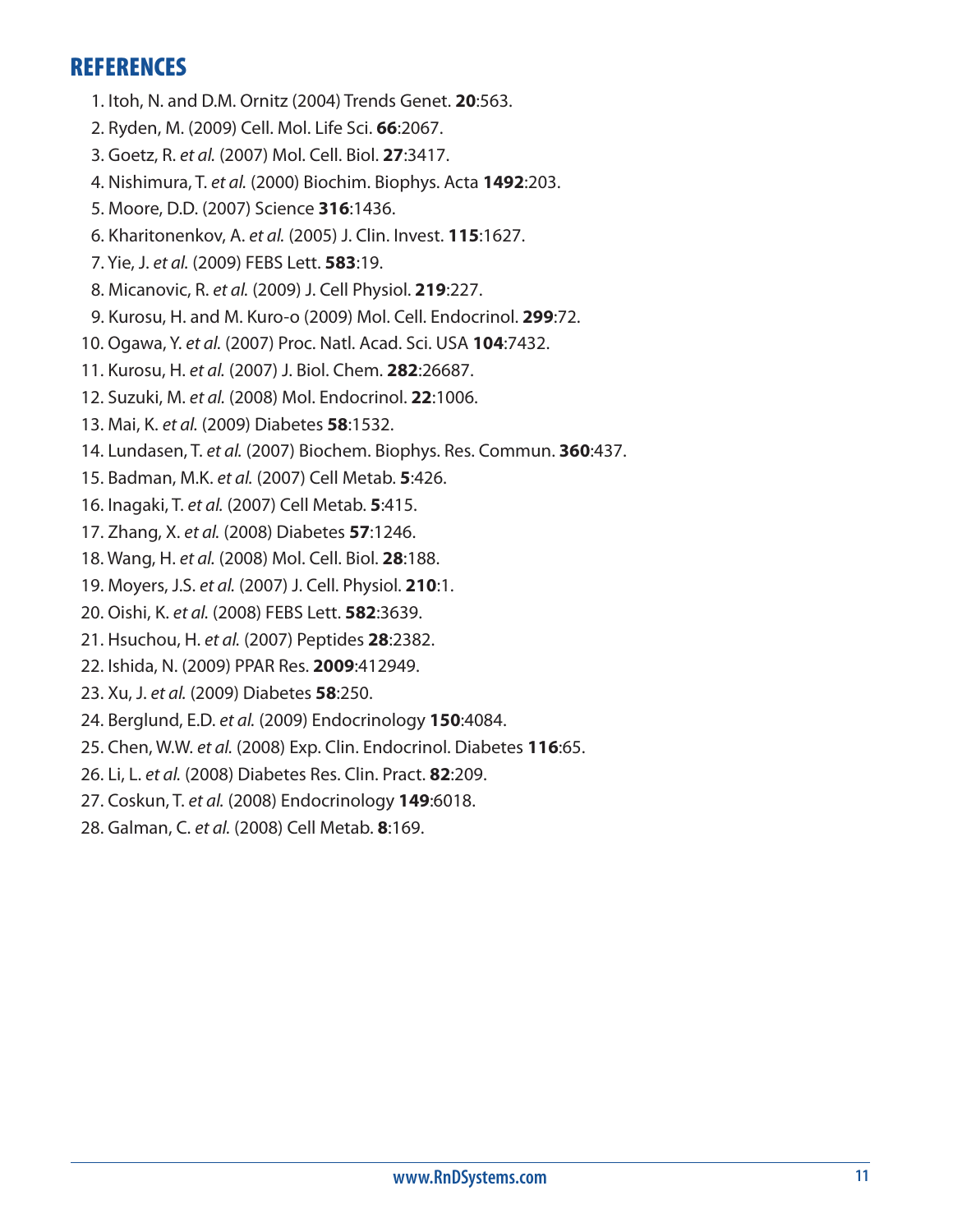#### PLATE LAYOUT

Use this plate layout to record standards and samples assayed.

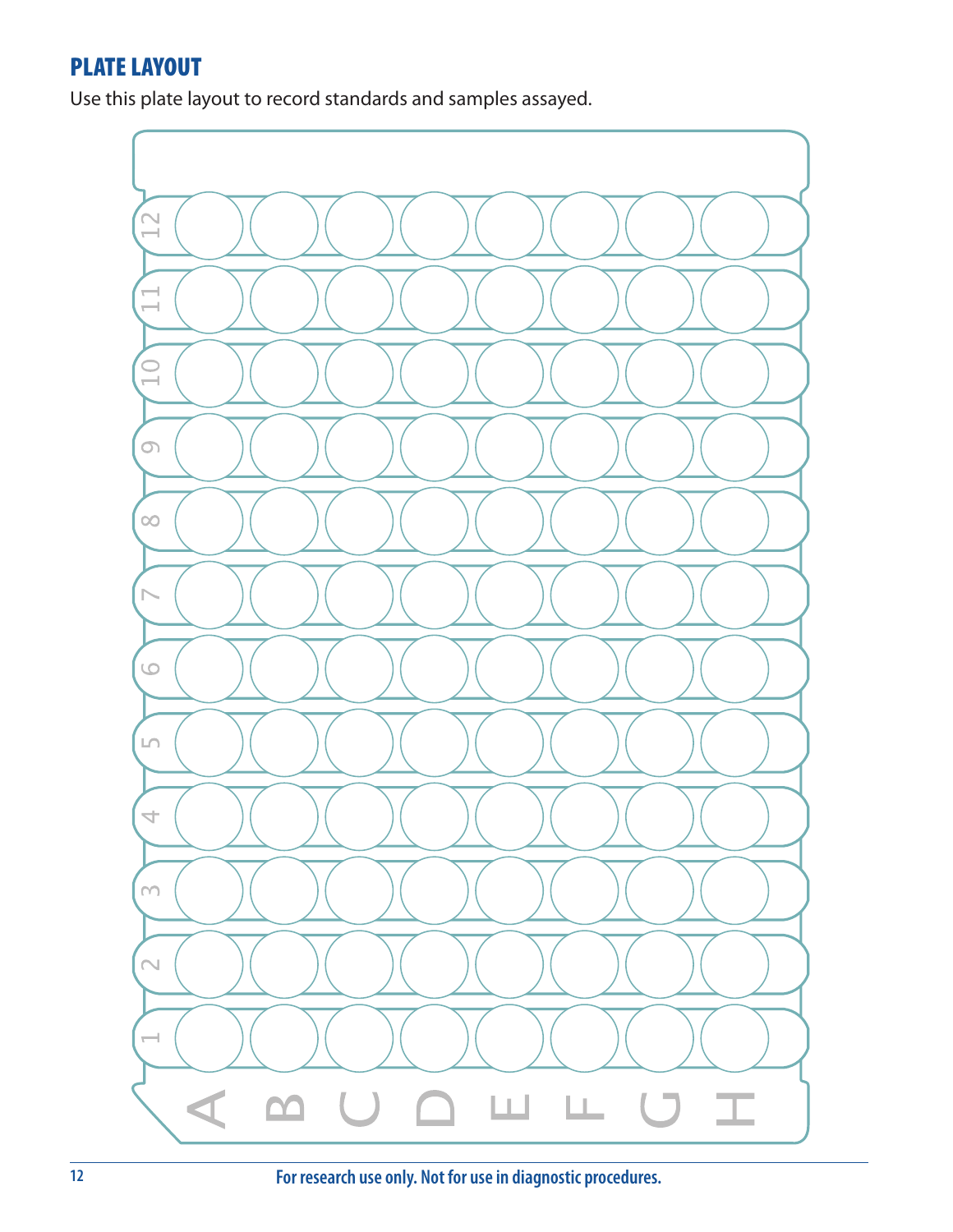## **NOTES**